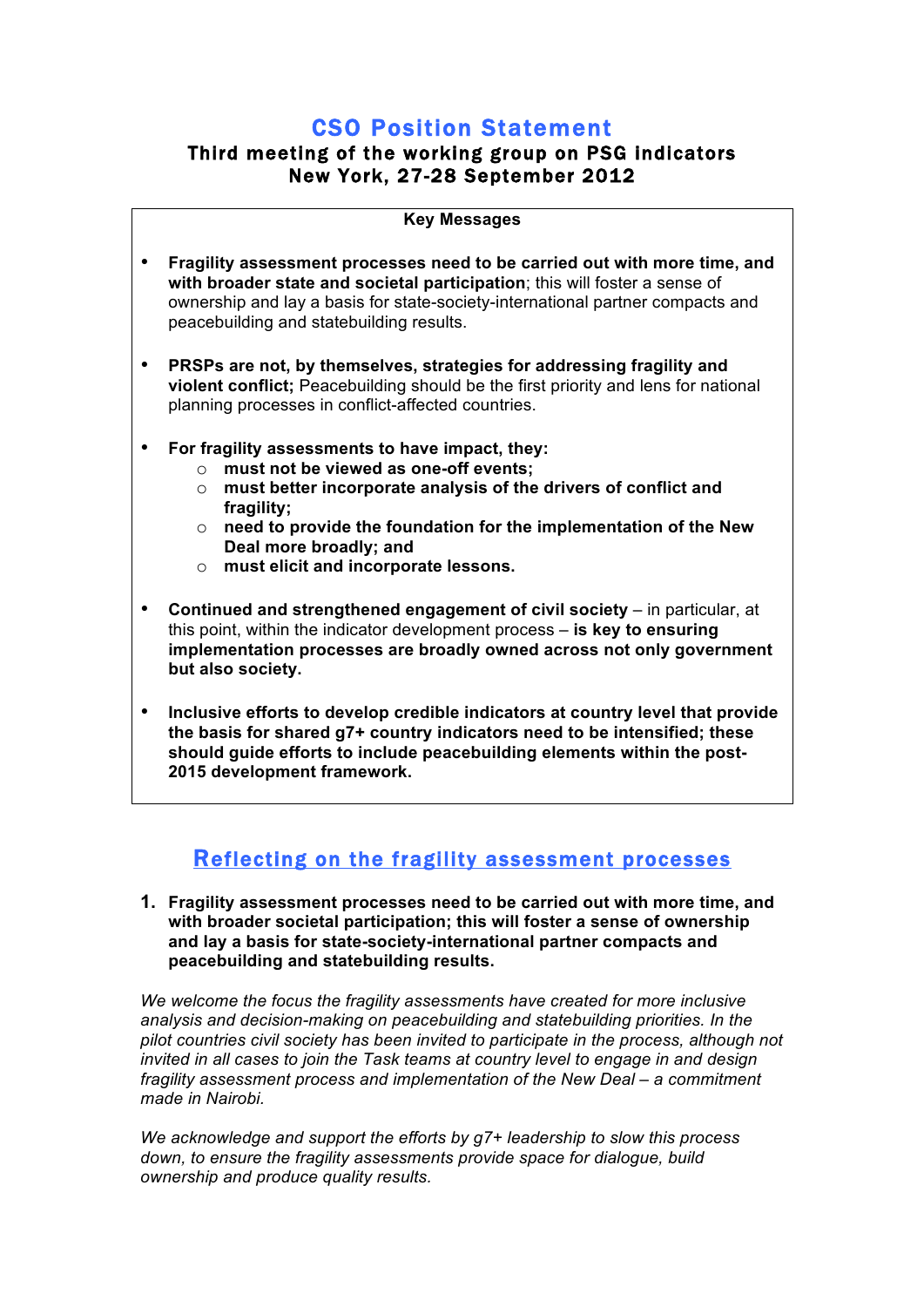*Generally sub-national levels are not meaningfully involved yet, and where outreach has occurred, it has too often been about 'validating' what has been agreed at national levels. It should be remembered that these are pilots. If we look to the PRSP processes by comparison, so too were the first attempts – iPRSPs – often rushed and lacking in meaningful participation. Over time and with commitment they have become better at ensuring national participation and ownership of their results.* 

**2. An integrated approach to peacebuilding – including security, justice, politics and development requires 'whole of government'** *and* **'whole of society' engagement: efforts should be redoubled towards achieving more broad based country ownership of the peace agenda.**

*The five PSGs for the first time provide a substantive policy framework to move countries out of fragility that genuinely engage the security-political-development spectrum, which we strongly support. More consideration should be given to ensuring these processes genuinely become whole of government approaches – both across government and society. Discussions of fragility and conflict need to be owned by other institutions beyond Ministries of Finance. Greater efforts are needed ensure that the links with other ministries, offices and bureaux are strengthened. It is also vital that Ministries of the Interior play a central role, to ensure sub-national levels are deeply engaged in the process. Civil society actors are central to engaging society more broadly, and will be better able to perform key roles if they are officially part of the management structures, and resourced for these purposes.* 

*In promoting broadly-based country ownership, the role and nature of international support needs to be clarified. We believe that the role of international actors in assessment and planning processes should be of a facilitative, and accompanying nature, providing technical support with a focus on building national capacities to do this work in the future, and not more.*

**3. Recognizing that pilot countries are aligning the New Deal to their PRSPs, it must underscored that PRSPs are not, by themselves, strategies for addressing fragility and violent conflict; Peacebuilding should be the first priority and lens for national planning processes in conflict-affected countries.** 

*The desire for one national plan is understandable given limited capacities and resources alongside the diversity of demands in any conflict-affected society. For PRSPs to serve this aim effectively they need to be significantly adapted. As stated in our August 2012 position statement, 'it is important that New Deal commitments change the shape and the outcomes of planning processes in pilot countries. Existing planning processes such as PRSP often involve significant consultation and detailed work that, once complete, cannot be easily revisited. Despite short timelines and limited resources, fragility assessments should not be cursorily subsumed into existing planning processes. For the New Deal to be 'new', and for peacebuilding and statebuilding results to be achieved, there needs to be a serious commitment to ensuring that fragility assessments inform a new vision and plan.'* 

*To ensure the achievement of the PSGs are not simply subsumed into the PRSP and that they actually achieve peacebuilding and statebuilding results, an autonomous structure or process is needed. This would ensure that development actions undertaken as part of PRSP implementation are complemented by other actions needed to achieve PSGs. A specific set of skills is needed to inject peacebuilding approaches into policy-making, planning and programming across government.*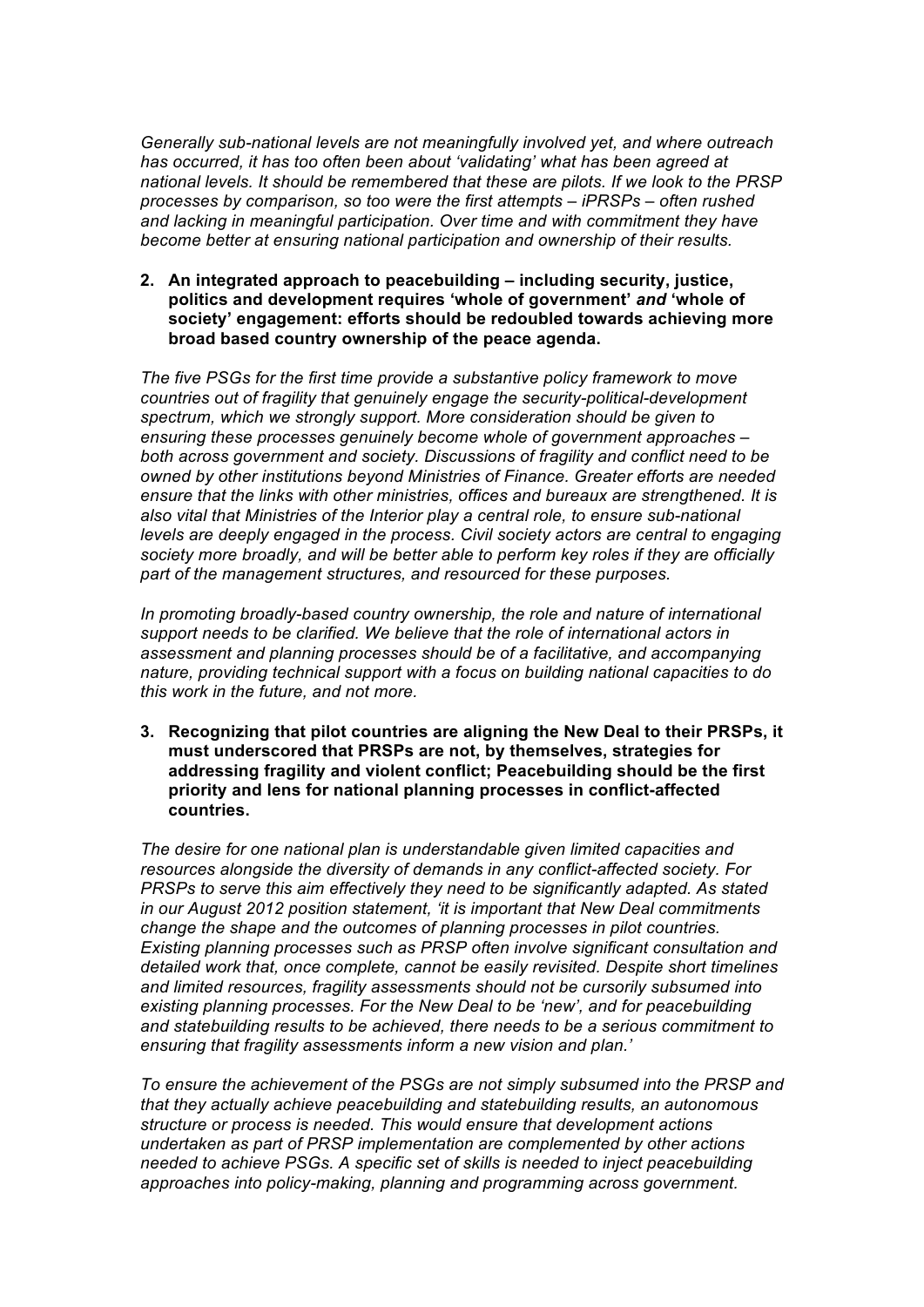# Ensuring Fragility Assessments have Impact

### **4. Fragility assessments are not / should not be viewed as one-off events.**

*Fragility and violent conflict, it is widely recognized, bring about quick changes that require flexible and rapid responses. Conflict or fragility assessments can help prepare for different eventualities by including an element of scenario planning. However, they also need to occur regularly in order to ensure that timely action is taken to respond to changing priorities. Fragility assessments cannot be one-off events; capacities for ongoing assessment and conflict-sensitive planning need to be maintained and strengthened. Such capacities should exist within government and civil society, and be brought together through formalized structures or processes that meet occasionally for this purpose. Ideally, a small office could be maintained to monitor and analyze key drivers of conflict on a continuous basis, and initiate appropriate responses across government. Clear commitments should be made at national levels about the regularity of these assessments, how they will inform planning, and the structures and processes through which this will occur.* 

*The Liberia Peacebuilding Office (PBO) situated within the Ministry of Internal Affairs provides a useful example, where United Nations PBF resources supported training in peacebuilding monitoring and evaluation and conflict sensitive planning. The PBO is supporting the mainstreaming of these issues through government policy and planning efforts.* 

**5. The commitment to ensuring that analysis of the drivers of fragility and conflict guides strategy, planning and implementation requires strengthened capacities and resources.** 

*It is clear that the capacity to infuse conflict analysis and conflict sensitivity within the fragility spectrums is limited. Resources need to be put towards enhancing capacities in this area. It is important for international partners, governments and civil society to identify and nurture existing local capacities to conduct proper conflict analysis and produce high quality assessments. Assessments should involve sub-national levels and even local communities with the aim of ensuring ownership of the assessment and subsequent priority responses. It is also imperative that capacity and resources are mobilized to link the outcome of fragility assessments with other policy processes that follow including national budgeting, planning and implementation processes.* 

### **6. New Deal implementation needs to clearly build upon fragility assessment processes.**

*As the implementation working group agenda starts rolling out, they are running inception workshops in a few countries. Civil society suggests that a set of overall guidelines and principles linking the work of the two working groups are developed to ensure consistency and continuity. However, due to differences in national level contexts, it is important to strike a proper balance between guidelines and frameworks to be followed and the national realities surrounding these processes.*

*During the pilots, countries have had a good deal of autonomy in how they have executed their fragility assessments. However we note that for the purpose of consistency, comparison and joint learning, there is a need for agreed basic principles to be maintained – i.e. meaningful multi-stakeholder involvement including civil society at all levels, and ensuring strong focus on the drivers of conflict and*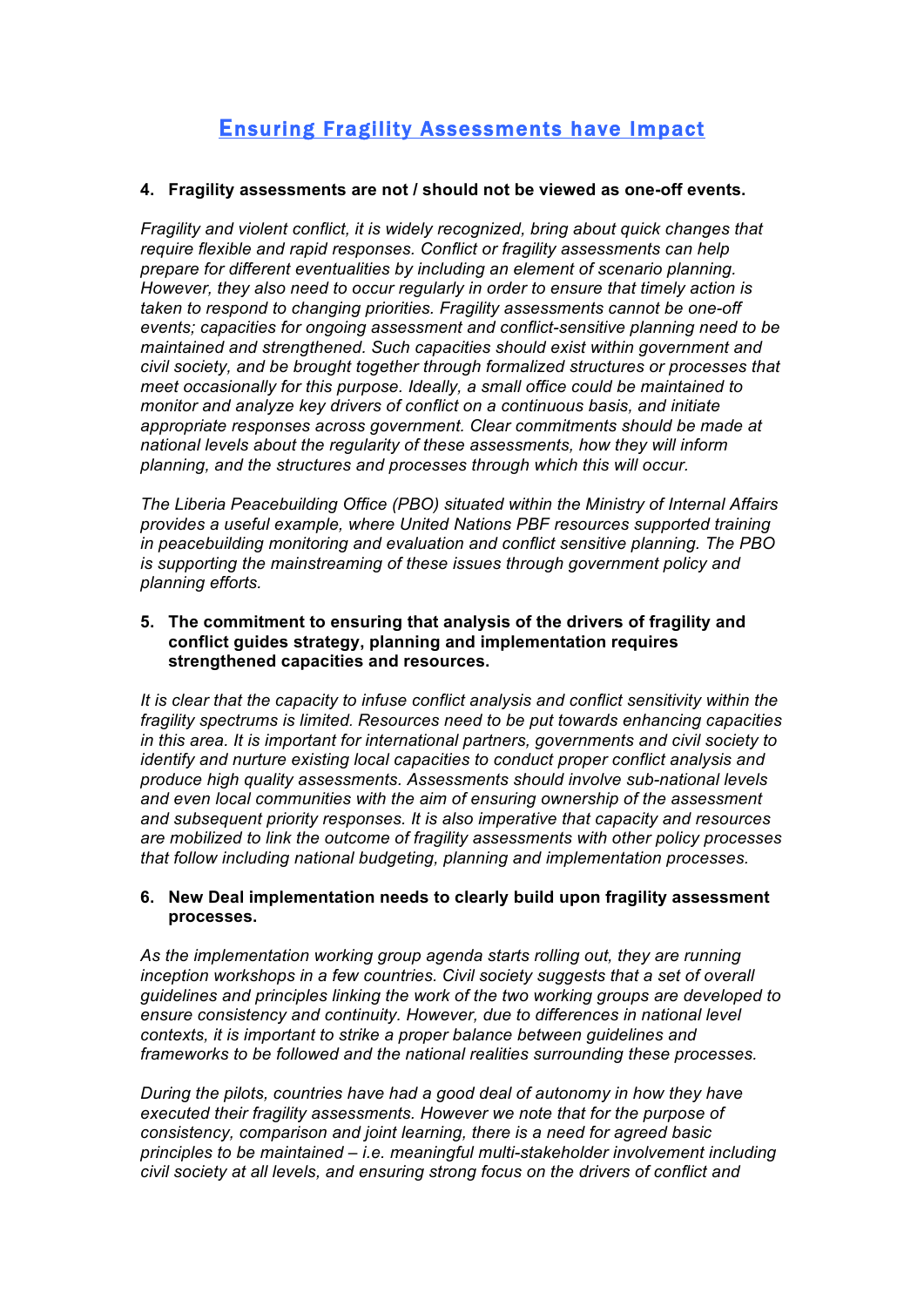*fragility is maintained throughout the assessment and planning/implementation processes.* 

*The New Deal implementation process overall needs to be guided by: lessons of the pilots; an ongoing commitment to assessing conflict and fragility dynamics; and a commitment to develop response strategies through broadly owned processes. For purpose of meaningful review, it is important to establish coordination mechanisms that keep all involved stakeholders informed throughout the entire cycle of the process.* 

*Above all, social compacts developed through the New Deal must not simply reflect donor – government concerns, interests and relationships. Instead, they need to represent commitments by the state towards society that society understands, supports and can hold states to account for achieving. The New Deal presents an opportunity to genuinely deepen state-society relationships that lie at the heart of effective peacebuilding and statebuilding. It is primarily when such compacts have been put in place that predictable financial support through country systems can make a significant contribution to sustained peace.*

#### **7. Lessons need to be elicited and shared to ensure continual improvement in New Deal implementation, both within pilot countries and beyond.**

*One of the key objectives of the IDPS was to serve as a platform for learning and sharing of best practices. The need to agree on mechanisms and spaces for formal reflection and learning outside of the meetings and working groups is paramount. Civil society is ready to provide support in this area.* 

*It is a critical time to gather and reflect upon the lessons learned to date, and the g7+ effort in this regard is welcomed. Civil society would like to partake in reviews, and it will be important for independent studies to also be fostered. It will be important to critically reflect, together, on how we understand and identify evidence of improved peacebuilding and statebuidling, and whether/how the efforts made to implement different elements of the New Deal have meeting of PSGs contributed to peacebuilding and statebuilding results.* 

**8. Continued and improved engagement of civil society is key to ensuring implementation processes are broadly owned across not only government but also society; Civil society can facilitate the strengthening of indicators that reflect local concerns and realities, collecting meaningful data, and monitoring the agreements of the New Deal.** 

*Civil society can play a vital role in deepening the value and impact of the New Deal process. For this to occur civil society must be engaged from the beginning of processes and in a systematic manner. Civil society can and should make significant contributions to the design and monitoring of indicators, and to national processes to enhance data collections systems for PSG monitoring – especially those that take account of the all-important 'views of people on results achieved'.* 

*Civil society encourages the five pilot countries to select a civil society member as the third member of their team for the October South-South knowledge exchange on indicators in Nairobi.*